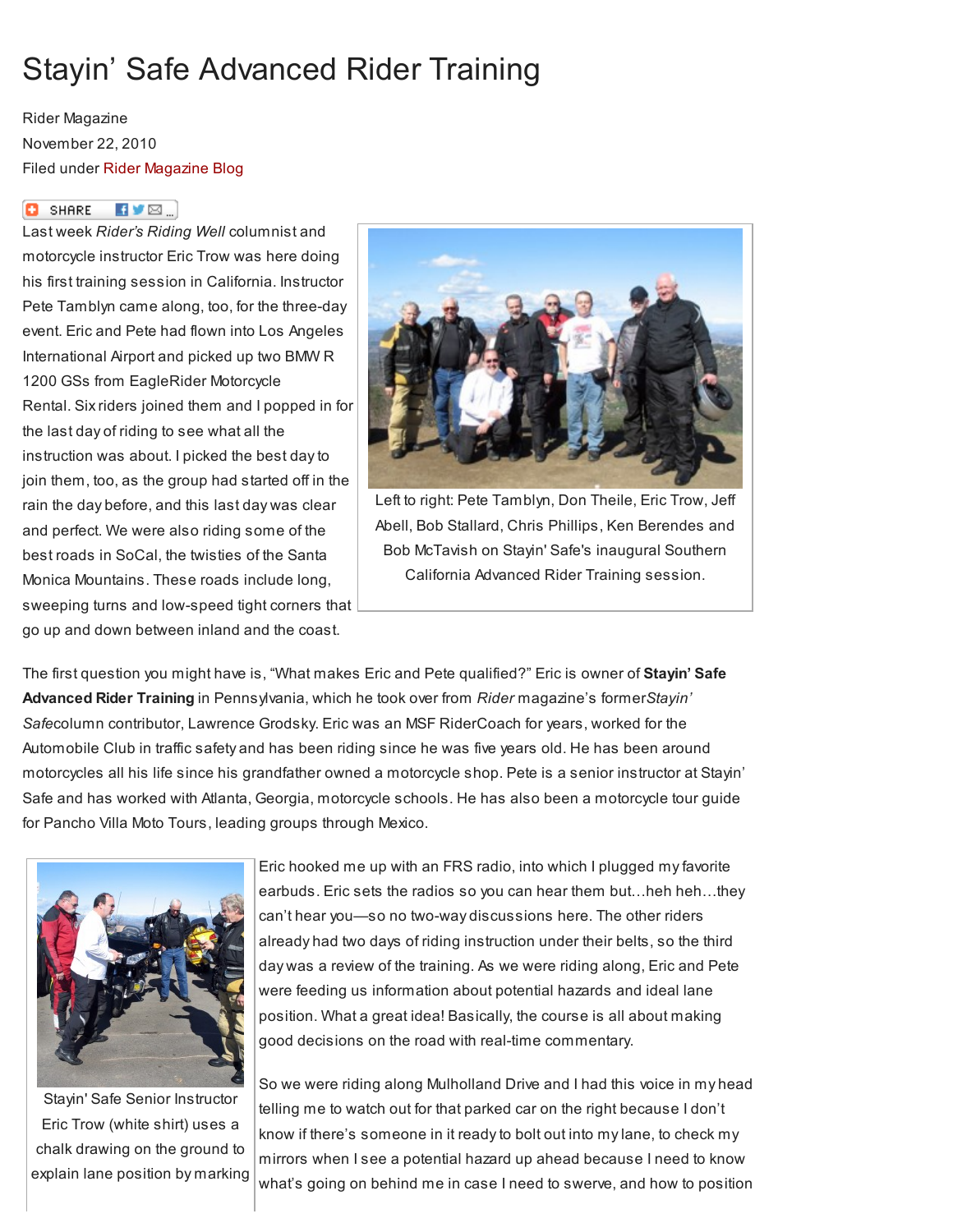positioned. In this case, he's stepping on the "motorcycle" (!) as he's explaining where to position yourself for the next turn.

Xs where a motorcycle would be  $|$  myself to minimize these hazards, and remember there's no need for your hands to be clenched in a viselike grip on the bar, and…. Whew, a lot of information is being delivered! The one that really struck home with me was to check mirrors frequently which, I admit, I sometimes do not do as often as I should.

> When we got to the top of Stunt Road, which has a spectacular view down the mountains to the Pacific Ocean, Eric whipped out his Ziploc bag of

tiny pieces of chalk for his "chalk talk." ("I must remember to get new chalk," he muttered half to himself.) He drew various "lanes" on the ground and marked Xs where a bike was positioned and then asked the riders to indicate the best part of the lane to be in. This stresses how you want to put yourself where you can see as far down the road as possible.

Each of us got a chance to ride directly behind Eric and Pete and observe their lines…of course, we were encouraged to pick the best lines for ourselves. And then the instructors followed right behind each of us to watch our riding and offer suggestions. In the twisties, we were reminded to use our bodies to steer the bikes and given information on when to brake if needed and how to power out of turns.

In Pete's slow, soothing Southern drawl, he uses an example that we should be enjoying these turns on our motorcycles the way a dog enjoys hanging his head out of a car window and feeling the wind on his face! This isn't just boring commentary…this is real-time information being delivered in a way that holds your attention.



Bob (red Aerostich suit) studies "lane position" and decides where next to position the "motorcycle" during Eric's chalk talk.



Don (aboard his bike) rode his Gold Wing through the twisties like it was a sportbike. Here he is with Stayin' Safe Instructor Pete Tamblyn (wearing the black and yellow jacket).

Jeff, who rides a Gold Wing, said, "Where I understood that lane position could be used

to enhance my safety, Eric offered specific strategies to deal with a variety of static and dynamic hazards that could be minimized by proper lane position." Don, also aboard a Gold Wing, said he was now taking in more information. Chris, on a BMW RT, grew up riding these roads and felt he now learned to ride them in a new, safer way. Ken, who was riding a Harley Ultra, found the suggestion to get your body into position before a turn to be the most helpful. There were two Bobs, both aboard BMWs, and one found the suggestion to watch far ahead the best idea, while the other Bob liked the technique of letting the engine do the braking while going downhill.

As motorcyclists, we have a big advantage in that we can move around in our lanes to position ourselves away from hazards, and by keeping the bike in gear at stops and looking around and watching our mirrors,

we have the ability to flee quickly if we see a potential hazard approaching. With all this constant information and suggestions being given to us, we all left there with a greater awareness of how to best protect ourselves out on the road. The only thing I would have done differently is to have taken the class for all three days. It's best to experience it for yourself, and I highly recommend the class! You can check out Eric's website



Eric demonstrates how to go through a corner; e.g. looking way ahead.